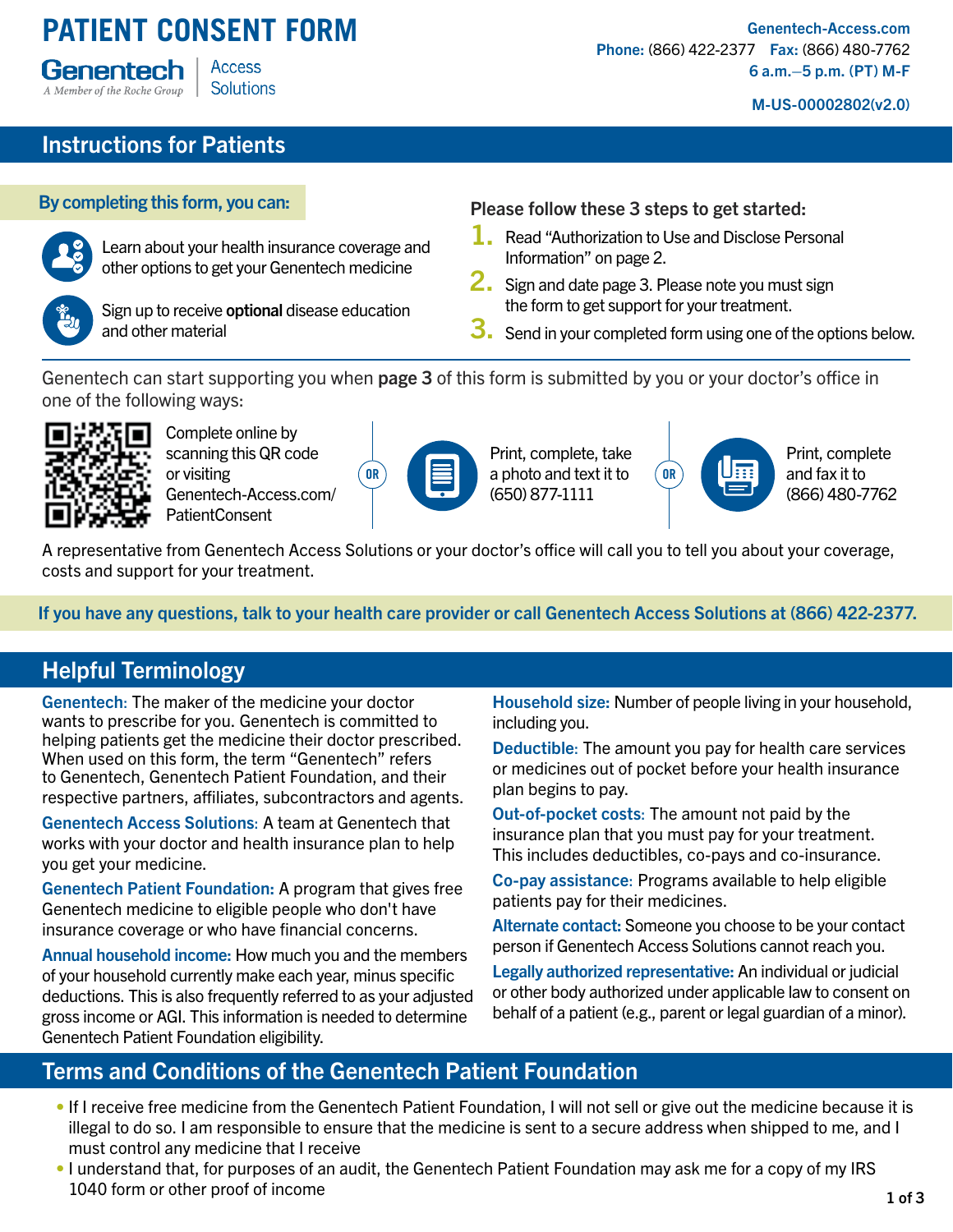M-US-00002802(v2.0)

# Authorization to Use and Disclose Personal Information

I authorize my physician(s) and their staff, pharmacies, and health insurance plan (my "health care providers") to share my personal information, which may include contact information, demographic information, financial information, and information related to my medical condition, treatments, and health insurance and benefits, with Genentech, Genentech Patient Foundation, and their respective partners, affiliates, subcontractors, and agents (together, "Genentech"). I authorize Genentech to receive, use, and share my personal information in order to provide me with access to the products, services, and programs described on this form, which may include the following:

- Working with my health insurance plan to understand or verify coverage for Genentech products
- Applying to the Genentech Patient Foundation
- Determining my eligibility for and facilitating enrollment into financial assistance services if I'm eligible, including co-pay assistance
- Coordinating my prescription through a pharmacy, infusion site and/or health care provider's office. This includes contacting me to discuss my coverage, costs and eligibility for assistance and other program administration purposes
- Facilitating my access to Genentech products
- Ensuring quality and safety and improving our products and services
- Contacting me by mail, e-mail, telephone calls and text messages at the number(s) and address(es) provided for non-marketing purposes
- If I agree to the optional Consent for Patient Resources and Information, providing me with optional disease information and marketing material about products, services and programs offered by Genentech, its partners and their respective affiliates. This is not required to enroll into Genentech Access Solutions services
- If I agree to the optional Telephone Consumer Protection Act (TCPA) Consent, contacting me by autodialed calls and/or text messages at the phone number(s) I have provided for marketing purposes. This is not required to enroll into Genentech Access Solutions services

I understand that Genentech may also share my personal information for the purposes described on this authorization with my health care providers, service providers, and any individual I may designate as an alternate contact. I understand that my pharmacy may receive payment or other remuneration for disclosing my personal information pursuant to this authorization. I can choose not to sign this authorization, but Genentech will not be able to provide the services to me without it. However, my health care providers may not condition either my treatment or my payment, enrollment, or eligibility for benefits on signing this authorization.

I also understand and agree that:

- This authorization is valid for 6 years from the date I sign or the date I last enrolled, whichever comes first, unless a shorter period is required by law, or I revoke it earlier
- My personal information released under this authorization may no longer be protected by state and federal law, including the Health Insurance Portability and Accountability Act (HIPAA). However, Genentech will only use and share my personal information for the purposes stated on this authorization or as otherwise permitted by law
- I have the right to revoke (cancel) this authorization at any time by submitting a written notice to: Genentech Access Solutions, 1 DNA Way, South San Francisco, CA 94080-4990. If I revoke this authorization, I will no longer be eligible for the services described. If a health care provider is disclosing my personal information to Genentech on an authorized, ongoing basis, my revocation will be effective with respect to such health care provider when they receive notice of my revocation. My revocation will not impact uses and disclosures of my personal information that have already occurred in reliance on this authorization
- More information on my privacy rights, including specific rights I may have as a resident of certain states, like California, can be found in Genentech's privacy policy (www.gene.com/privacy-policy)
- I have a right to receive a copy of this authorization 2 of 3